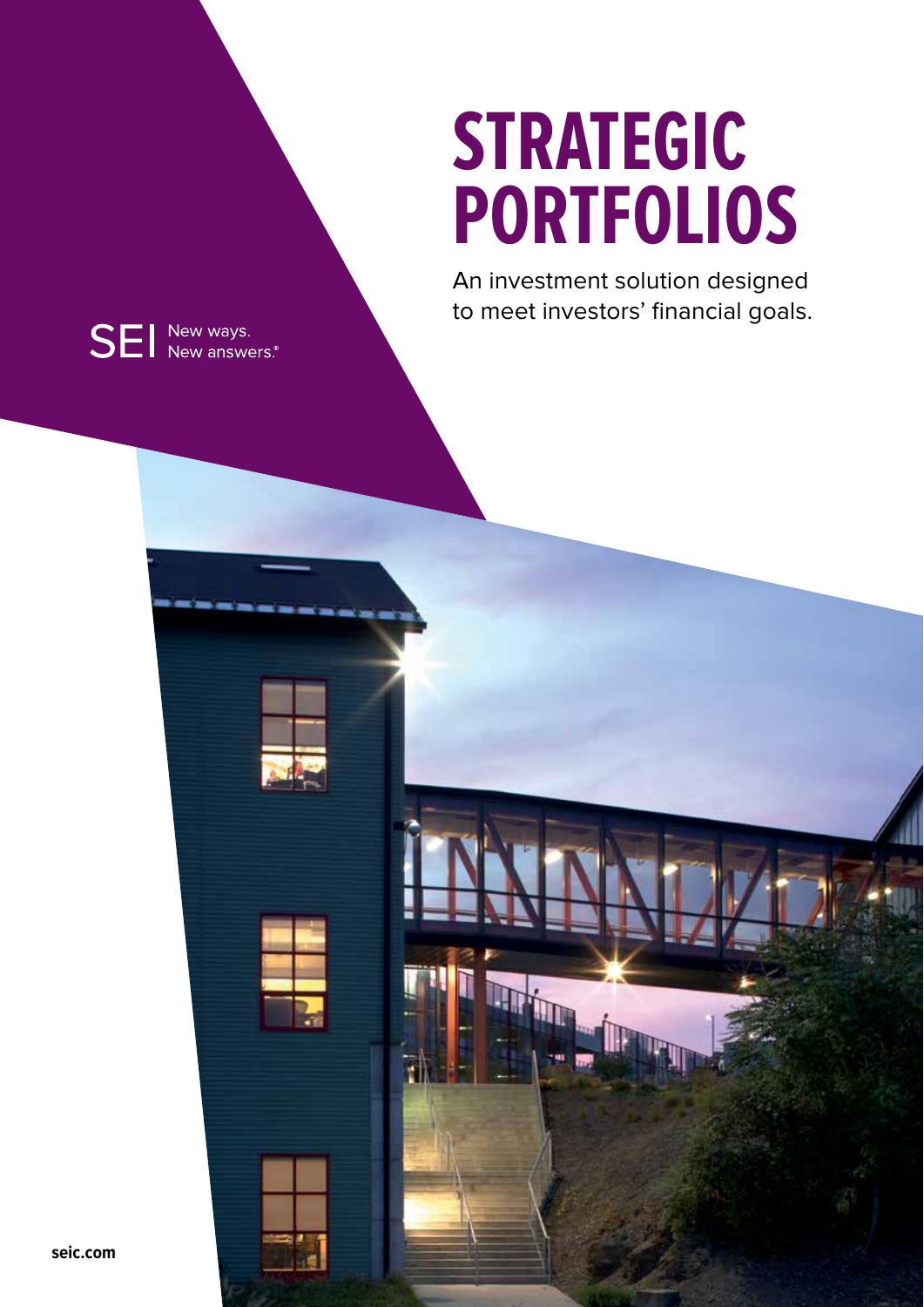**The SEI Strategic Portfolios provide a core investment solution designed to meet a wide variety of investors' financial goals.** 

**We recognise that investor goals are distinct and have different time horizons. The suite of seven funds fall into two groups: Stability-Focused and Growth-Focused.** 

**The Stability-Focused Strategic Portfolios are designed for investors who are trying to protect against losses while working towards a comfortable level of growth. The Growth-Focused Strategic Portfolios are designed for investors whose goal is to steadily accumulate assets at a rate consistent with their risk tolerances relative to their goals.**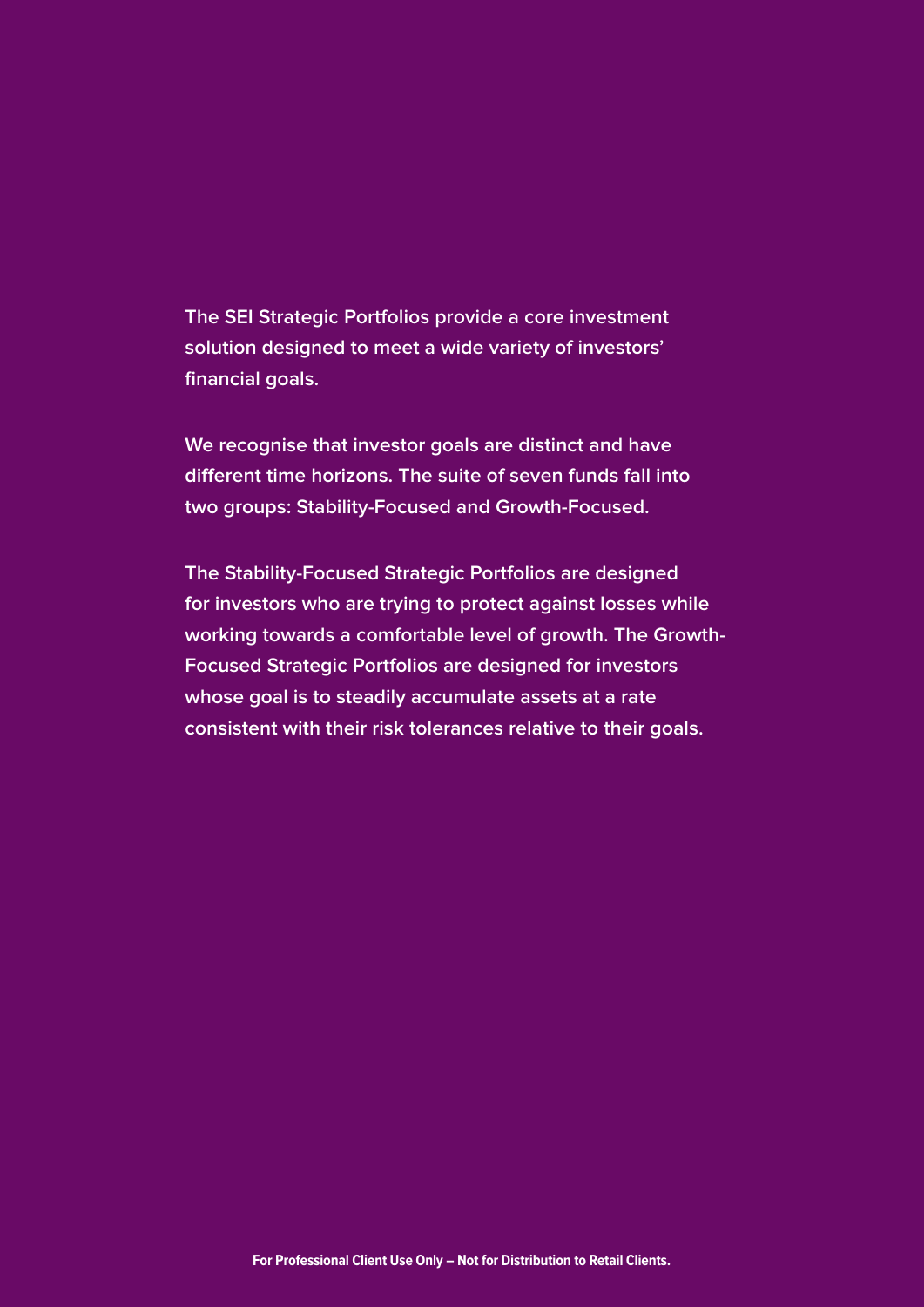## Designed to suit a range of financial goals

The Strategic Portfolios help you and your clients to take an objective investment approach with the aim of maximising returns, limiting volatility and managing investment risk.



**SEI Risk Expectation**

As at 30 June 2017. For illustrative purposes only.

### Five key benefits

- › **Unique goals-based approach.** Our approach means that success is measured against a range of investor goals and not against benchmarks alone. By focusing on achieving personal goals, investors are less prone to making irrational investment decisions that hinder their long-term performance.
- › **High level of diversification.** The asset allocation of each portfolio is designed to be well-diversified across up to six asset classes—equity, fixed income, inflation sensitive, income, liquidity and absolute return.
- › **Access to some of the world's best managers.** Our team of approximately 100 analysts located worldwide selects some of the best from the entire universe of investment products, including institutional and boutique managers not usually available to the retail market.
- › **Continuous portfolio management.** Our analysts continuously monitor each manager's philosophy, process, people and performance. SEI's sophisticated technology enables us to monitor the portfolio holdings and trades to ensure that the portfolios are aligned with the overall strategy.
- › **Aligned to investor risk profiles.** Designed to cover a spectrum of investor risk profiles, the portfolios can be mapped to some of the market-leading risk profiling tools.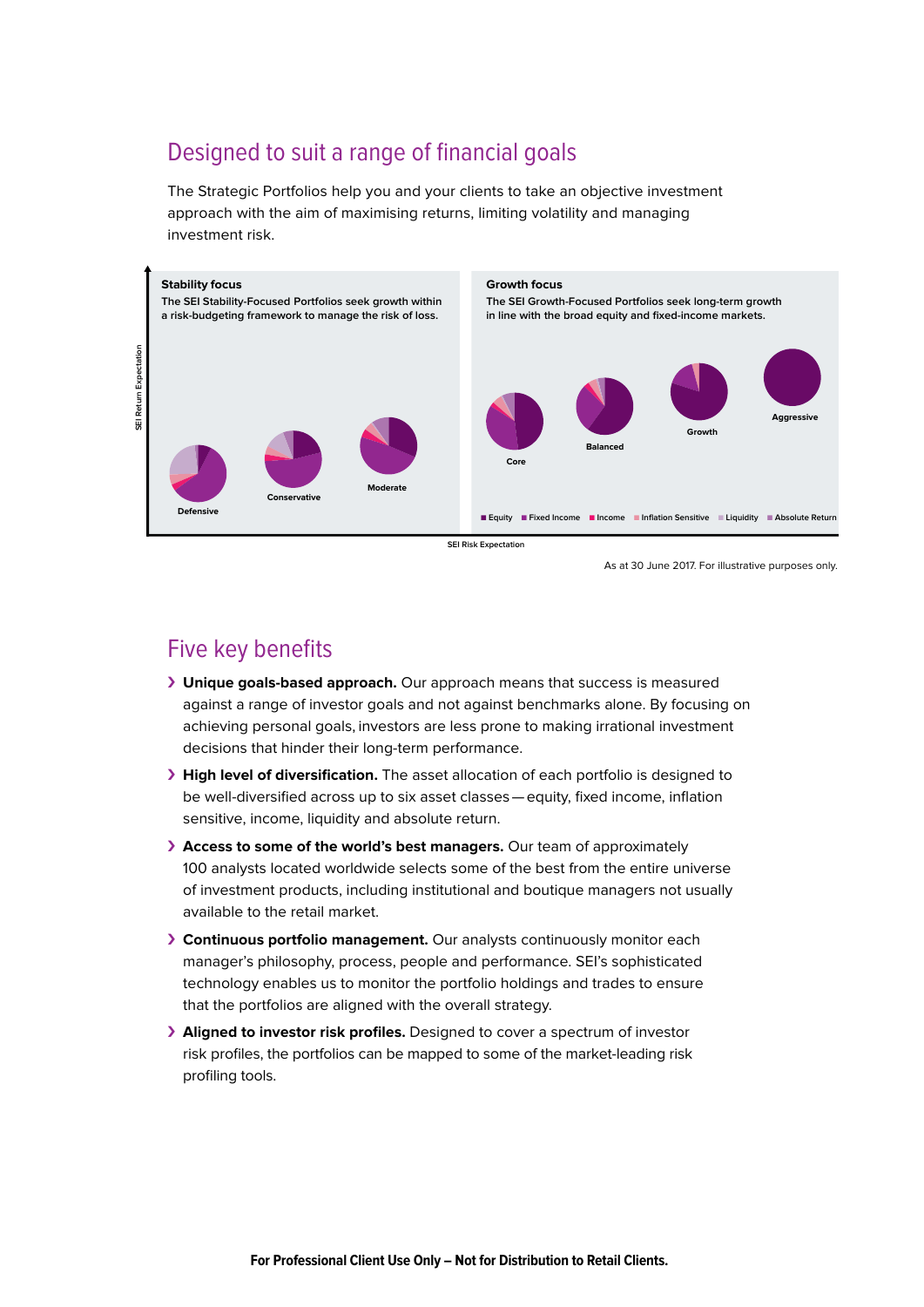## Inside a Strategic Portfolio: the SEI Core Fund

Diversification across asset classes and managers.



Target allocation weights are set at the discretion of SEI and are subject to change. As at 30 June 2017.

\*The absolute return asset class aims to exploit active management opportunities that are not always accessible in conventional asset classes, such as equity, fixed interest or cash. This could involve, for example, investing in long (betting on price appreciation) and short positions (betting on price depreciation), to help generate profits or protect capital in both rising and falling markets.

†Holdings information as at 30 June 2017.

## **Our Strategic Portfolios provide**

- › **An investment solution designed to cover a range of investor financial goals and risk profiles**
- › **Access to some of the world's best institutional investment managers**
- › **Continuous, multilevel monitoring by a dedicated global team of approximately 100 investment professionals**
- › **Exposure to up to six asset classes: equity, fixed income, inflation sensitive, income, liquidity and absolute return**
- › **ISA-eligible investment solutions**

**For Professional Client Use Only – Not for Distribution to Retail Clients.**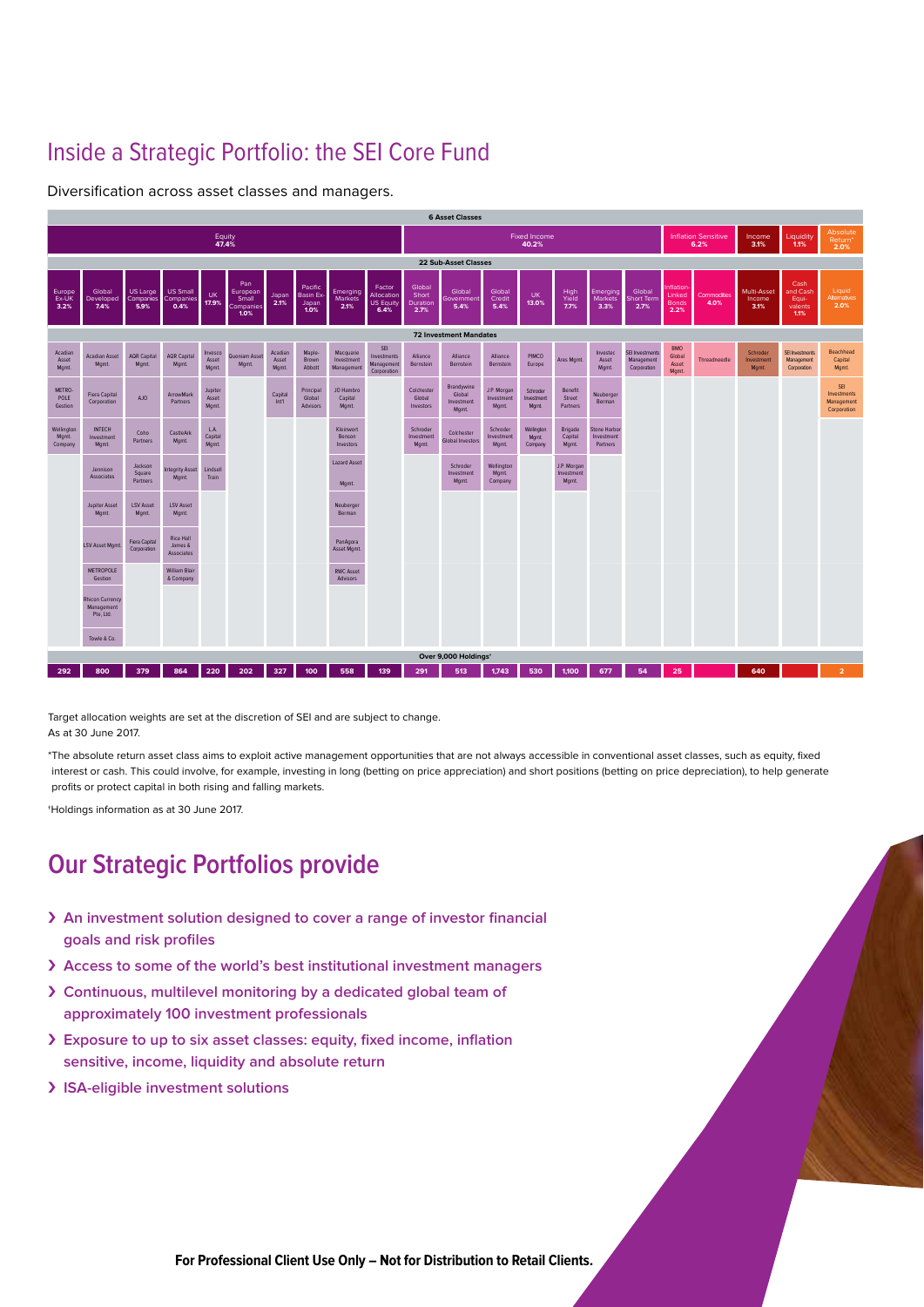## Pricing information

#### **Sterling Wealth A Distributing Share Class (Clean)**

|                                  | <b>OCF</b> | AMC <sup>*</sup> |
|----------------------------------|------------|------------------|
| <b>The SEI Defensive Fund</b>    | 0.78%      | 0.50%            |
| <b>The SEI Conservative Fund</b> | 0.87%      | 0.60%            |
| The SEI Moderate Fund            | 0.89%      | 0.65%            |
| <b>The SEI Core Fund</b>         | 1.05%      | 0.80%            |
| <b>The SEI Balanced Fund</b>     | 1.10%      | 0.85%            |
| <b>The SEI Growth Fund</b>       | 1.15%      | 0.90%            |
| <b>The SEI Aggressive Fund</b>   | 1.13%      | 0.90%            |

\*Included in OCF.

The ongoing charge figure shown above is based on expenses for the year ending 30 June 2017. This figure may vary from year to year and excludes investor's portfolio transaction cost.



**For Professional Client Use Only – Not for Distribution to Retail Clients.**